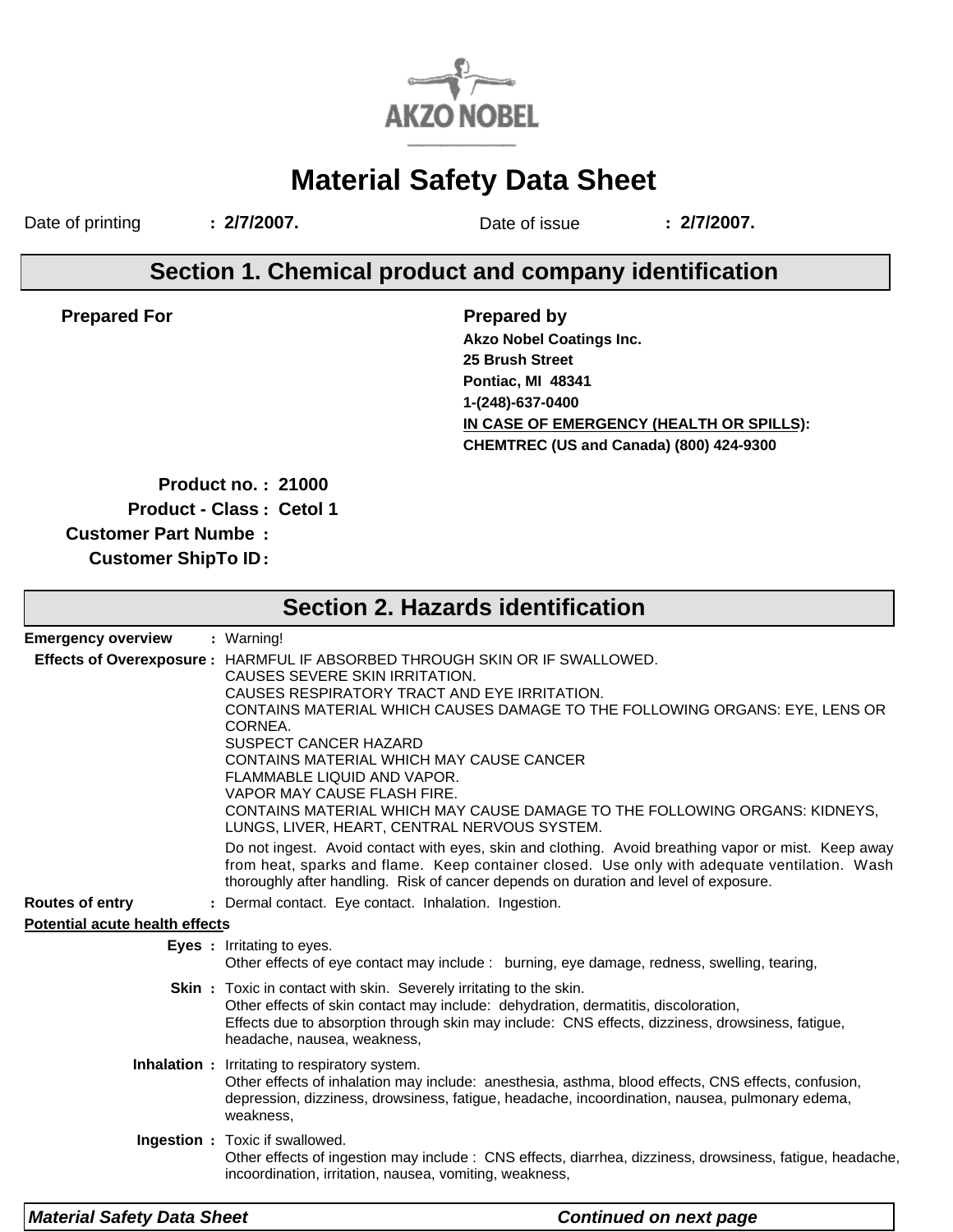| 21000                                                        | 2/7/2007.                                                                                                                                                                                                                                                                                                                                                                                                                                                                 | Page: 2/7 |  |  |  |
|--------------------------------------------------------------|---------------------------------------------------------------------------------------------------------------------------------------------------------------------------------------------------------------------------------------------------------------------------------------------------------------------------------------------------------------------------------------------------------------------------------------------------------------------------|-----------|--|--|--|
| <b>Potential chronic health</b><br>effects                   | : CARCINOGENIC EFFECTS: Classified 2B (Possible for human.) by IARC [ethyl benzene]. Classified<br>SUSPECTED by Raw Material Supplier [methyl ethyl ketoxime]. Classified 2B (Possible for human.) by<br>IARC [carbon black]. Classified 2B (Possible for human.) by IARC [cobalt bis (2-ethylhexanoate)].<br>MUTAGENIC EFFECTS: None by OSHA standard.<br>TERATOGENIC EFFECTS: Classified POSSIBLE for human [ethyl benzene]. Classified POSSIBLE for<br>human [cumene]. |           |  |  |  |
|                                                              | Contains material which causes damage to the following organs: eye, lens or cornea.<br>Contains material which may cause damage to the following organs: kidneys, lungs, liver, heart, central<br>nervous system (CNS).                                                                                                                                                                                                                                                   |           |  |  |  |
| <b>Medical conditions</b><br>aggravated by over-<br>exposure | : skin disorders, respiratory conditions,                                                                                                                                                                                                                                                                                                                                                                                                                                 |           |  |  |  |

**See toxicological information (section 11)** NOTICE: Reports have associated repeated and prolonged OVEREXPOSURE to solvents with permanent brain and nervous system damage. Intentional misuse by deliberately concentrating and inhaling the contents of this package may be harmful or fatal.

| Section 3. Composition, information on ingredients |                |                  |                                                     |                                                              |  |  |
|----------------------------------------------------|----------------|------------------|-----------------------------------------------------|--------------------------------------------------------------|--|--|
| <b>Name</b>                                        | CAS#           | $%$ by<br>weight | Vapor<br>pressure                                   | <b>Exposure Limits (ACGIH-TLV/OSHA-PEL)</b>                  |  |  |
| aliphatic solvent                                  | .              | $10 - 25$        | Not available.                                      | Not available.                                               |  |  |
| soya alkyd                                         |                | $10 - 25$        | Not available.                                      | Not available.                                               |  |  |
| aliphatic hydrocarbon                              | 64742-47-8     | $10 - 25$        | $0.02$ kPa $(0.2)$<br>mm Hg) (at<br>$20^{\circ}$ C) | Not available.                                               |  |  |
| heat bodied linseed oil                            | 67746-08-1     | $10 - 25$        | Not available.                                      | Not available.                                               |  |  |
| petroleum hydrocarbon                              | 8052-41-3      | $5 - 10$         | $0.07$ kPa $(0.5)$                                  | <b>ACGIH TLV (United States).</b>                            |  |  |
|                                                    |                |                  | mm Hg) (at                                          | TWA: 100 ppm 8 hour(s).                                      |  |  |
|                                                    |                |                  | $20^{\circ}$ C)                                     | <b>OSHA PEL (United States).</b>                             |  |  |
|                                                    |                |                  |                                                     | TWA: 500 ppm 8 hour(s).                                      |  |  |
| aromatic solvent                                   | .              | $1 - 5$          | Not available.                                      | <b>ACGIH TLV (United States).</b>                            |  |  |
|                                                    |                |                  |                                                     | TWA: 100 ppm 8 hour(s).                                      |  |  |
| xylene, mixed isomers                              | 1330-20-7      | $1 - 5$          | 0.7 kPa (5.1                                        | <b>ACGIH TLV (United States).</b>                            |  |  |
|                                                    |                |                  | mm Hg) (at                                          | TWA: 100 ppm 8 hour(s).                                      |  |  |
|                                                    |                |                  | $20^{\circ}$ C)                                     | STEL: 150 ppm 15 minute(s).                                  |  |  |
|                                                    |                |                  |                                                     | <b>OSHA PEL (United States).</b>                             |  |  |
|                                                    | $95 - 63 - 6$  | $1 - 5$          | Not available.                                      | TWA: 100 ppm 8 hour(s).<br><b>ACGIH TLV (United States).</b> |  |  |
| 1,2,4-trimethylbenzene                             |                |                  |                                                     | TWA: $25$ ppm $8$ hour(s).                                   |  |  |
| linseed alkyd                                      | .              | $1 - 5$          | Not available.                                      | Not available.                                               |  |  |
| tall oil fa alkyd                                  |                | $1 - 5$          | Not available.                                      | Not available.                                               |  |  |
| 1,3,5-trimethylbenzene                             | 108-67-8       | $1 - 5$          | Not available.                                      | Not available.                                               |  |  |
| ethyl benzene                                      | $100 - 41 - 4$ | $0.1 - 1$        | $0.9$ kPa $(7.1)$                                   | <b>ACGIH TLV (United States).</b>                            |  |  |
|                                                    |                |                  | $mm Hg$ ) (at                                       | TWA: 100 ppm 8 hour(s).                                      |  |  |
|                                                    |                |                  | $20^{\circ}$ C)                                     | STEL: 125 ppm 15 minute(s).                                  |  |  |
|                                                    |                |                  |                                                     | <b>OSHA PEL (United States).</b>                             |  |  |
|                                                    |                |                  |                                                     | TWA: 100 ppm 8 hour(s).                                      |  |  |
| carbon black                                       | 1333-86-4      | $0.1 - 1$        | Not available.                                      | <b>ACGIH TLV (United States).</b>                            |  |  |
|                                                    |                |                  |                                                     | TWA: $3.5 \text{ mg/m}^3$ 8 hour(s).                         |  |  |
|                                                    |                |                  |                                                     | <b>OSHA PEL (United States).</b>                             |  |  |
|                                                    |                |                  |                                                     | TWA: 3.5 mg/m <sup>3</sup> 8 hour(s).<br>Not available.      |  |  |
| cobalt bis (2-ethylhexanoate)                      | 136-52-7       | $0.1 - 1$        | Not available.                                      |                                                              |  |  |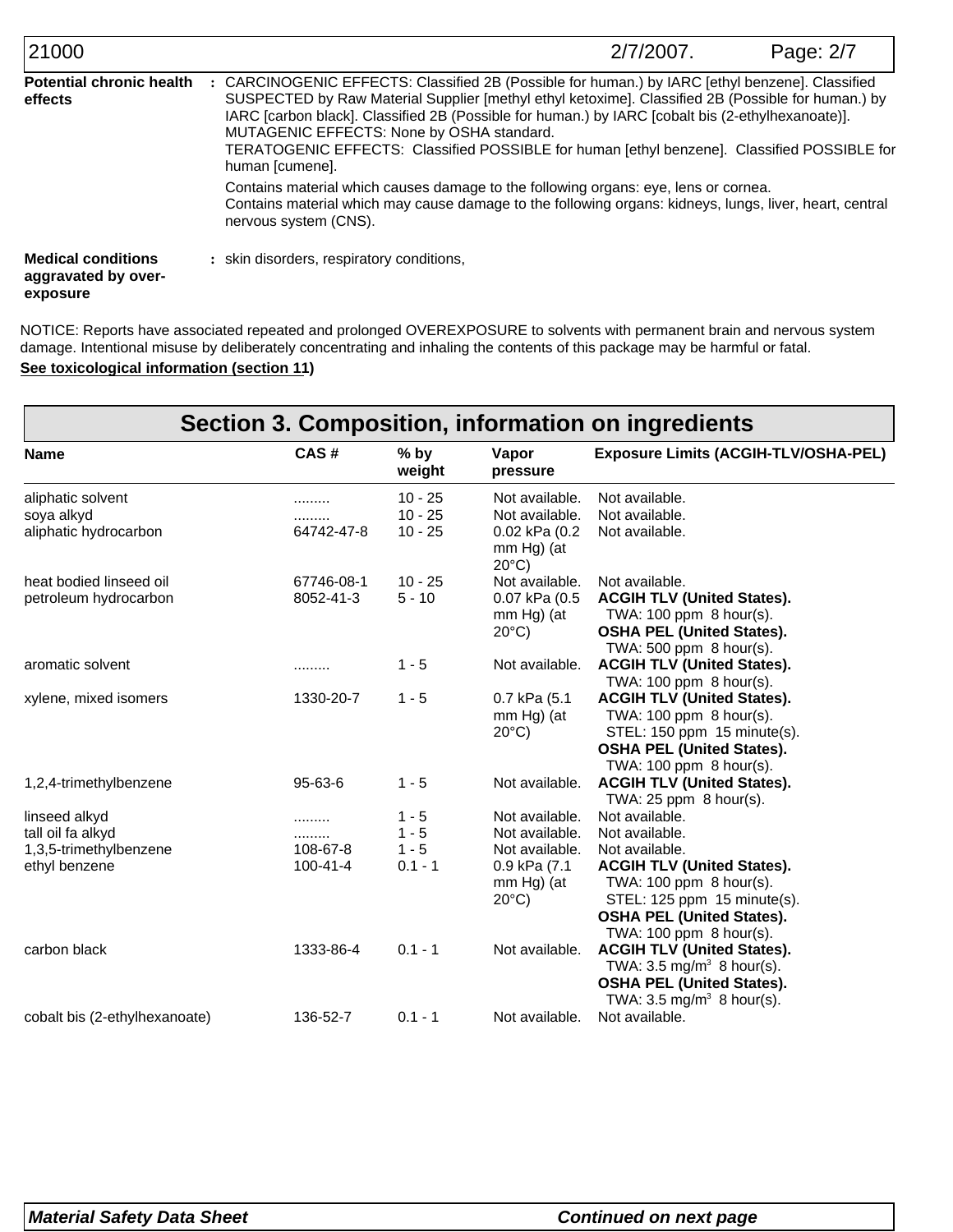|                     | <b>Section 4. First aid measures</b>                                                                                                                                                                                                                                                                                                                                                                                                                                                                                                                                                                                                                                             |
|---------------------|----------------------------------------------------------------------------------------------------------------------------------------------------------------------------------------------------------------------------------------------------------------------------------------------------------------------------------------------------------------------------------------------------------------------------------------------------------------------------------------------------------------------------------------------------------------------------------------------------------------------------------------------------------------------------------|
| Eye contact         | : Get medical attention immediately if symptoms occur. Immediately flush eyes with plenty of water for at<br>least 15 minutes, occasionally lifting the upper and lower eyelids. Check for and remove any contact<br>lenses.                                                                                                                                                                                                                                                                                                                                                                                                                                                     |
| <b>Skin contact</b> | : Get medical attention immediately if symptoms occur. Flush contaminated skin with plenty of water.<br>Continue to rinse for at least 10 minutes. Remove contaminated clothing and shoes. Wash<br>contaminated clothing thoroughly with water before removing, or wear gloves. Wash clothing before<br>reuse. Thoroughly clean shoes before reuse.                                                                                                                                                                                                                                                                                                                              |
| <b>Inhalation</b>   | : Get medical attention immediately if symptoms occur. Move exposed person to fresh air. If fumes are<br>still suspected to be present, the rescuer should wear an appropriate mask or a self-contained breathing<br>apparatus. Keep person warm and at rest. If not breathing, if irregular breathing, or respiratory arrest<br>occurs provide artificial respiration or oxygen by trained personnel. It may be dangerous to the person<br>providing aid to give mouth-to-mouth resuscitation. If unconscious, place in recovery position and get<br>medical attention immediately. Maintain an open airway. Loosen tight clothing such as a collar, tie, belt<br>or waistband. |
| Ingestion           | : Do NOT induce vomiting unless directed to do so by medical personnel. Never give anything by mouth<br>to an unconscious person. Get medical attention immediately.                                                                                                                                                                                                                                                                                                                                                                                                                                                                                                             |

| <b>Section 5. Fire fighting measures</b>                                                                                                                                                                                                                                                                                                                               |                                                                                                                                                                                                            |  |  |  |  |
|------------------------------------------------------------------------------------------------------------------------------------------------------------------------------------------------------------------------------------------------------------------------------------------------------------------------------------------------------------------------|------------------------------------------------------------------------------------------------------------------------------------------------------------------------------------------------------------|--|--|--|--|
| <b>Flammability of the</b><br>product                                                                                                                                                                                                                                                                                                                                  | $:$ Flammable.                                                                                                                                                                                             |  |  |  |  |
|                                                                                                                                                                                                                                                                                                                                                                        | Auto-ignition temperature : The lowest known value is 232.22°C (450°F) (petroleum hydrocarbon).                                                                                                            |  |  |  |  |
| <b>Flash points</b>                                                                                                                                                                                                                                                                                                                                                    | : Closed cup: 45 to 46 $\degree$ C (113 to 115 $\degree$ F). (Setaflash.)                                                                                                                                  |  |  |  |  |
| <b>Flammable limits</b>                                                                                                                                                                                                                                                                                                                                                | : The greatest known range is Lower: 1% Upper: 7.5% (xylene, mixed isomers)                                                                                                                                |  |  |  |  |
|                                                                                                                                                                                                                                                                                                                                                                        | <b>Products of combustion</b> : These products are carbon oxides $(CO, CO2)$ , nitrogen oxides $(NO, NO2).$                                                                                                |  |  |  |  |
| of Various                                                                                                                                                                                                                                                                                                                                                             | Fire Hazards in Presence : Flammable in presence of open flames, sparks and static discharge, of oxidizing materials.                                                                                      |  |  |  |  |
| DANGER - Rags, steel wool or waste soaked with this product may spontaneously catch fire if<br><b>Substances/Conditions</b><br>improperly discarded. Immediately after use, place rags, steel wool or waste in a sealed water-filled<br>metal container. Waste should be understood to include contaminated articles, including spray booth<br>filters and strippings. |                                                                                                                                                                                                            |  |  |  |  |
| <b>Explosion Hazards in</b><br><b>Presence of Various</b><br><b>Substances/Conditions</b>                                                                                                                                                                                                                                                                              | : Not available.                                                                                                                                                                                           |  |  |  |  |
| Fire-fighting media and<br><b>instructions</b>                                                                                                                                                                                                                                                                                                                         | : SMALL FIRE: Use DRY chemical powder.<br>LARGE FIRE: Use alcohol foam, water spray or fog.<br>Cool containing vessels with water jet in order to<br>prevent pressure build-up, autoignition or explosion. |  |  |  |  |
| <b>Protective clothing (fire)</b>                                                                                                                                                                                                                                                                                                                                      | Be sure to use an approved/certified respirator or equivalent.                                                                                                                                             |  |  |  |  |

## **Section 6. Accidental release measures**

**Spill and Leak :** : Immediately contact emergency personnel. Eliminate all ignition sources. Keep unnecessary personnel away. Use suitable protective equipment (Section 8). Do not touch or walk through spilled material. If emergency personnel are unavailable, contain spilled material. For small spills add absorbent (soil may be used in the absence of other suitable materials) and use a non-sparking or explosion proof means to transfer material to a sealed, appropriate container for disposal. For large spills dike spilled material or otherwise contain material to ensure runoff does not reach a waterway. Place spilled material in an appropriate container for disposal.

**Dispose of as in Section 13.**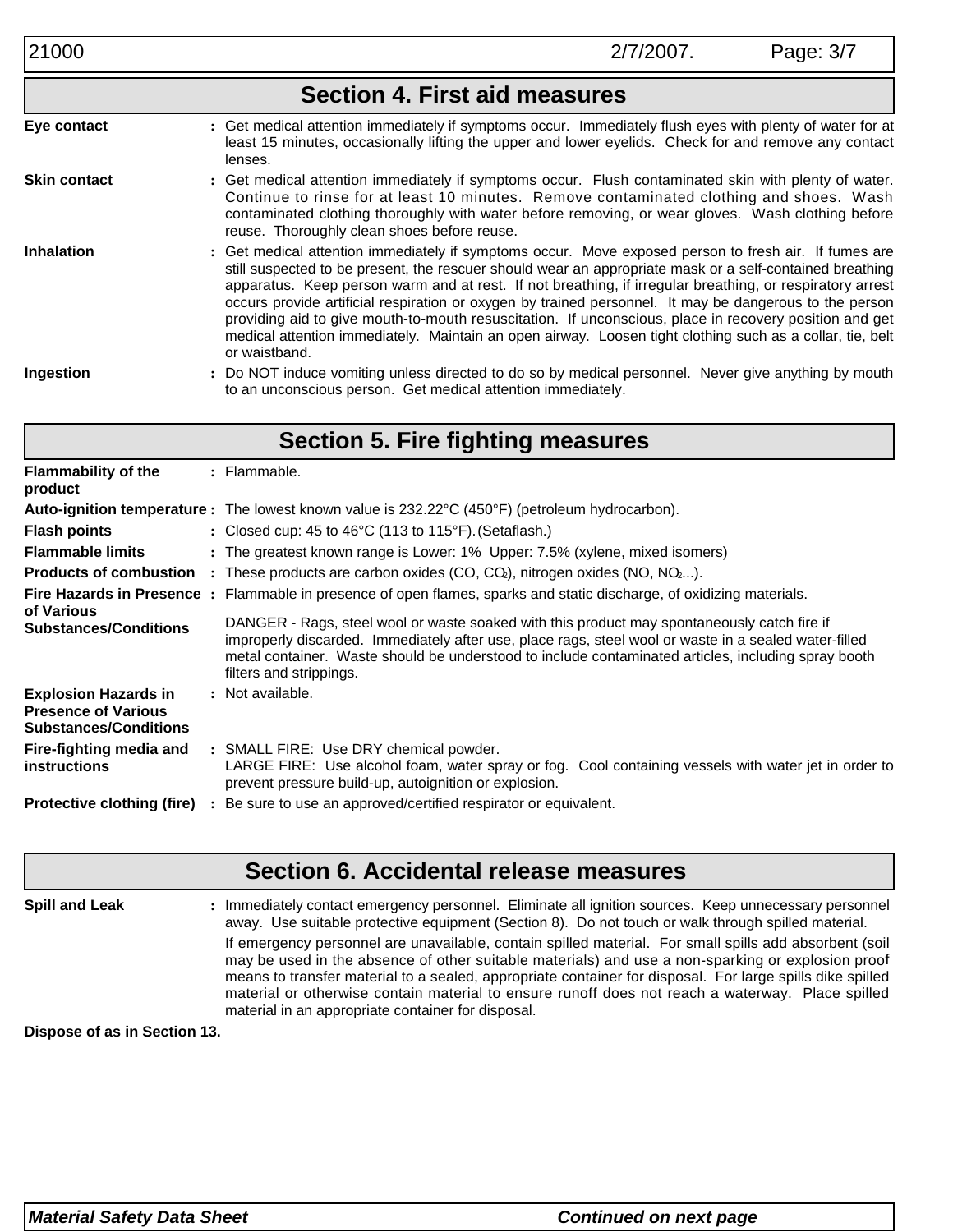## **Section 7. Handling and storage**

**Handling :** Do not ingest. Avoid contact with eyes, skin and clothing. Keep container closed. Use only with adequate ventilation. Avoid breathing vapor or mist. Keep away from heat, sparks and flame. To avoid fire or explosion, dissipate static electricity during transfer by grounding and bonding containers and equipment before transferring material. Use explosion-proof electrical (ventilating, lighting and material handling) equipment. Wash thoroughly after handling.

**Storage :**

Store in an approved area. Keep container in a cool, well-ventilated area. Keep container tightly closed and sealed until ready for use. Avoid all possible sources of ignition (spark or flame).

OTHER PRECAUTIONS: All precautions must be observed. Empty container may retain product residues.

## **Section 8. Exposure controls, personal protection**

Selection of personal protective equipment (PPE) is to be established by the employer performing a PPE hazard assessment. In the U.S.A, OSHA requires completion of a documented PPE hazard assessment as described in 29 CFR 1910.132.

**Engineering controls**

Provide exhaust ventilation or other engineering controls to keep the airborne concentrations of vapors **:** below their respective occupational exposure limits. Ensure that eyewash stations and safety showers are close to the work-station location.

#### **Personal protection**

- **Eyes :** Safety glasses.
- **Body :** Synthetic apron.
- 
- **Respiratory :** Wear appropriate respirator when ventilation is inadequate. Dry sanding, flame cutting and/or welding of the dry paint film will give rise to dust and/or hazardous fumes. Wet sanding/flatting should be used wherever possible. If exposure cannot be avoided by the provision of local exhaust ventilation, suitable respiratory protective equipment should be used.
	- **Hands :** Impervious gloves.

**:**

**Protective clothing (pictograms)**



HYGIENIC PRACTICES: Good personal hygiene practices are required at all times when handling chemicals. These practices include, but are not limited to, washing when safety equipment is removed, at the end of each shift or when going on breaks and especially if contamination occurs.

|                                      | Section 9. Physical and chemical properties                                                   |
|--------------------------------------|-----------------------------------------------------------------------------------------------|
| Physical state and<br>Appearance     | $:$ Liquid.                                                                                   |
| Color                                | : Not available.                                                                              |
| Odor                                 | : Characteristic.                                                                             |
| рH                                   | : Not available.                                                                              |
| <b>Boiling/condensation</b><br>point | : The lowest known value is 137.222 to 142.778°C (279 to 289°F) (xylene, mixed isomers).      |
| <b>Melting/freezing point</b>        | : Not available.                                                                              |
| <b>Specific gravity</b>              | : Weighted average: 0.81 (Water = 1)                                                          |
| Vapor pressure                       | : The highest known value is 0.7 kPa (5.1 mm Hg) (at $20^{\circ}$ C) (xylene, mixed isomers). |
| Vapor density                        | : Heavier than air                                                                            |
| <b>Volatility</b>                    | : Not available.                                                                              |
| <b>Odor threshold</b>                | : Not available.                                                                              |
| <b>Evaporation rate</b>              | : The highest known value is Lower than 1. (aliphatic hydrocarbon) compared to butyl acetate  |
| <b>VOC</b>                           | : 530 (q/l).                                                                                  |
| <b>Solubility</b>                    | : Not available.                                                                              |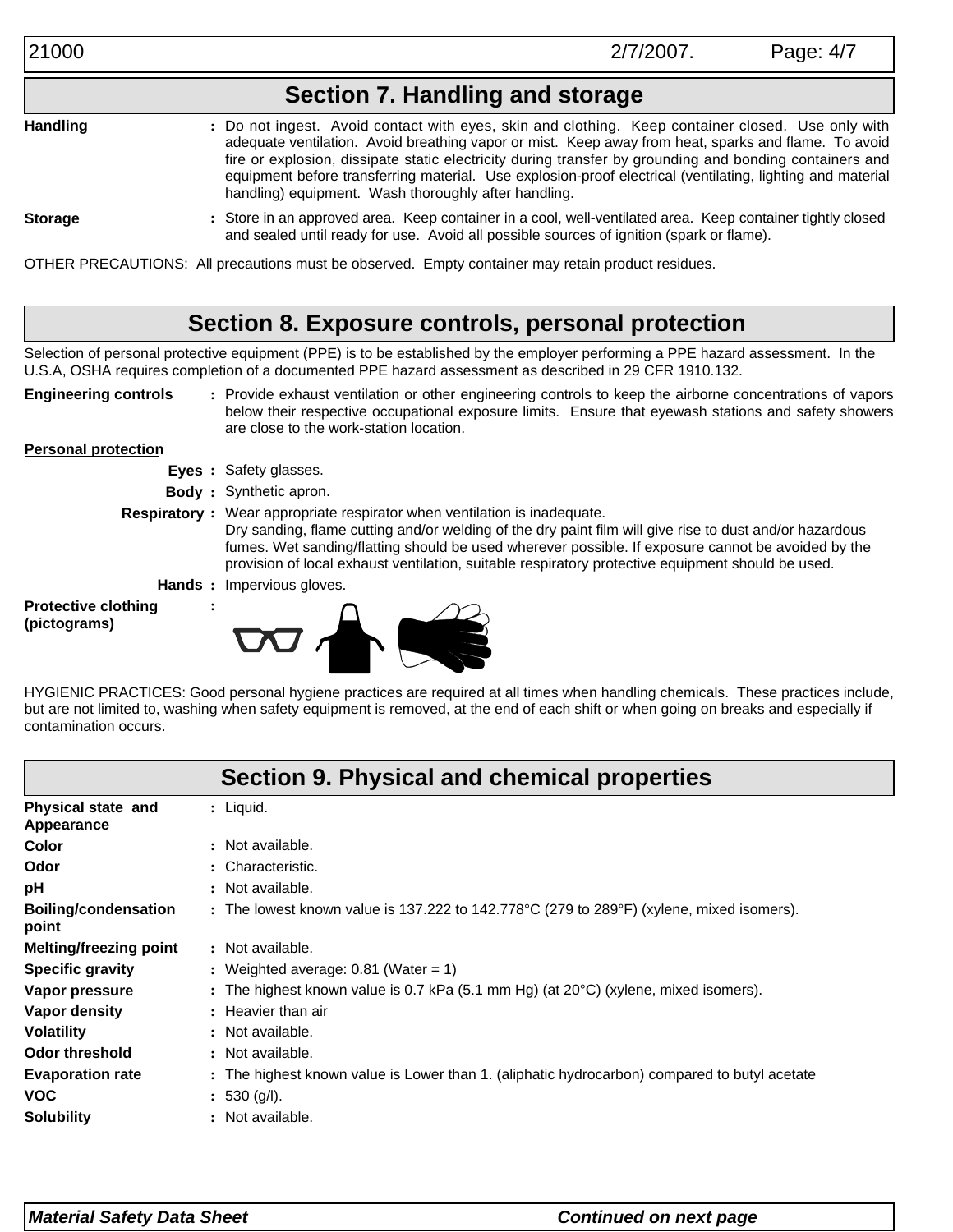21000 2/7/2007. Page: 5/7

## **Section 10. Stability and reactivity**

| <b>Stability and reactivity</b>                                                                                              |  | : Stable.                                                                                                                |
|------------------------------------------------------------------------------------------------------------------------------|--|--------------------------------------------------------------------------------------------------------------------------|
| <b>Conditions of instability</b>                                                                                             |  | : heat, open flame, sparks, freezing, light, dusty conditions,                                                           |
| Incompatibility with various<br>: Reactive with oxidizing agents.<br>Slightly reactive to reactive with acids.<br>substances |  |                                                                                                                          |
| <b>Hazardous Reaction Products</b>                                                                                           |  | Possibly hazardous short term degradation products are not likely. However, long term<br>degradation products may arise. |
| <b>Hazardous polymerization</b>                                                                                              |  | : Will not undergo hazardous polymerization.                                                                             |

## **Section 11. Toxicological information**

| <b>Toxicity data</b>   |                  |                                      |            |                |
|------------------------|------------------|--------------------------------------|------------|----------------|
| Ingredient name        | Test             | Result                               | Route      | <b>Species</b> |
| aromatic solvent       | LD50             | >2000 mg/kg                          | Dermal     | Rat            |
|                        | <b>LC50</b>      | $>590$ mg/m <sup>3</sup> (4 hour(s)) | Inhalation | Rat            |
| xylene, mixed isomers  | LD50             | 4300 mg/kg                           | Oral       | Rat            |
|                        | LD <sub>50</sub> | >1700 mg/kg                          | Dermal     | Rabbit         |
|                        | <b>LC50</b>      | 5000 ppm $(4 \text{ hour(s)})$       | Inhalation | Rat            |
| 1,2,4-trimethylbenzene | LD50             | 3400 mg/kg                           | Oral       | Rat            |
|                        | LD50             | $>3160$ mg/kg                        | Dermal     | Rabbit         |
|                        | <b>LC50</b>      | 18000 mg/m <sup>3</sup> (4 hour(s))  | Inhalation | Rat            |
| 1,3,5-trimethylbenzene | LD50             | 5000 mg/kg                           | Oral       | Rat            |
|                        | <b>LC50</b>      | 24000 mg/m <sup>3</sup> (4 hour(s))  | Inhalation | Rat            |
| ethyl benzene          | LD50             | 3500 mg/kg                           | Oral       | Rat            |
|                        | LD <sub>50</sub> | 15486 mg/kg                          | Dermal     | Rabbit         |
|                        | <b>LC50</b>      | 55000 mg/m <sup>3</sup> (2 hour(s))  | Inhalation | Rat            |
| carbon black           | LD50             | >8000 ma/ka                          | Oral       | Rat            |

# **Section 12. Ecological information**

| <b>Ecotoxicity data</b>                                                                                         |                                                                                                                                                                                                                                |               |                        |
|-----------------------------------------------------------------------------------------------------------------|--------------------------------------------------------------------------------------------------------------------------------------------------------------------------------------------------------------------------------|---------------|------------------------|
| Ingredient name                                                                                                 | <b>Species</b>                                                                                                                                                                                                                 | <u>Period</u> | Result                 |
| aliphatic hydrocarbon                                                                                           | Oncorhynchus mykiss (LC50)                                                                                                                                                                                                     | 96 hour(s)    | $2.9$ mg/l             |
| xylene, mixed isomers                                                                                           | Oncorhynchus mykiss (LC50)                                                                                                                                                                                                     | 96 hour(s)    | $3.3 \text{ mg/l}$     |
|                                                                                                                 | Oncorhynchus mykiss (LC50)                                                                                                                                                                                                     | 96 hour(s)    | $8.2$ mg/l             |
|                                                                                                                 | Lepomis macrochirus (LC50)                                                                                                                                                                                                     | 96 hour(s)    | $8.6$ mg/l             |
|                                                                                                                 | Lepomis macrochirus (LC50)                                                                                                                                                                                                     | 96 hour(s)    | $12 \text{ mg/l}$      |
|                                                                                                                 | Lepomis macrochirus (LC50)                                                                                                                                                                                                     | 96 hour(s)    | 13.3 mg/l              |
|                                                                                                                 | Pimephales promelas (LC50)                                                                                                                                                                                                     | 96 hour(s)    | 13.4 mg/l              |
| 1,2,4-trimethylbenzene                                                                                          | Pimephales promelas (LC50)                                                                                                                                                                                                     | 96 hour(s)    | $7.72 \text{ mg/l}$    |
| 1,3,5-trimethylbenzene                                                                                          | Scenedesmus subspicatus<br>(EC50)                                                                                                                                                                                              | 48 hour(s)    | $25 \text{ mg/l}$      |
|                                                                                                                 | Scenedesmus subspicatus<br>(EC50)                                                                                                                                                                                              | 48 hour(s)    | 53 mg/l                |
| ethyl benzene                                                                                                   | Daphnia magna (EC50)                                                                                                                                                                                                           | 48 hour(s)    | $2.93$ mg/l            |
|                                                                                                                 | Daphnia magna (EC50)                                                                                                                                                                                                           | $48$ hour(s)  | $2.97$ mg/l            |
|                                                                                                                 | Selenastrum capricornutum<br>(EC50)                                                                                                                                                                                            | $48$ hour(s)  | 7.2 mg/l               |
|                                                                                                                 | Oncorhynchus mykiss (LC50)                                                                                                                                                                                                     | 96 hour(s)    | $4.2 \text{ mg/l}$     |
|                                                                                                                 | Pimephales promelas (LC50)                                                                                                                                                                                                     | 96 hour(s)    | $9.09 \,\mathrm{mg/l}$ |
|                                                                                                                 | Poecilia reticulata (LC50)                                                                                                                                                                                                     | 96 hour(s)    | $9.6$ mg/l             |
| <b>Products of degradation</b> : These products are carbon oxides (CO, CQ) and water, nitrogen oxides (NO, NQ). | 그는 그 사람들은 어떻게 되었다. 그는 그 사람들은 그 사람들은 그 사람들은 그 사람들을 지르며 그 사람들을 지르며 그 사람들을 지르며 그 사람들을 지르며 그 사람들을 지르며 그 사람들을 지르며 그 사람들을 지르며 그 사람들을 지르며 그 사람들을 지르며 그 사람들을 지르며 그 사람들을 지르며 그 사람들을 지르며 그 사람들을 지르며 그 사람들을 지르며 그 사람들을 지르며 그 사람들을 지르며 그 사 |               |                        |

**Toxicity of the products** : The products of degradation are as toxic as the product itself. **of biodegradation**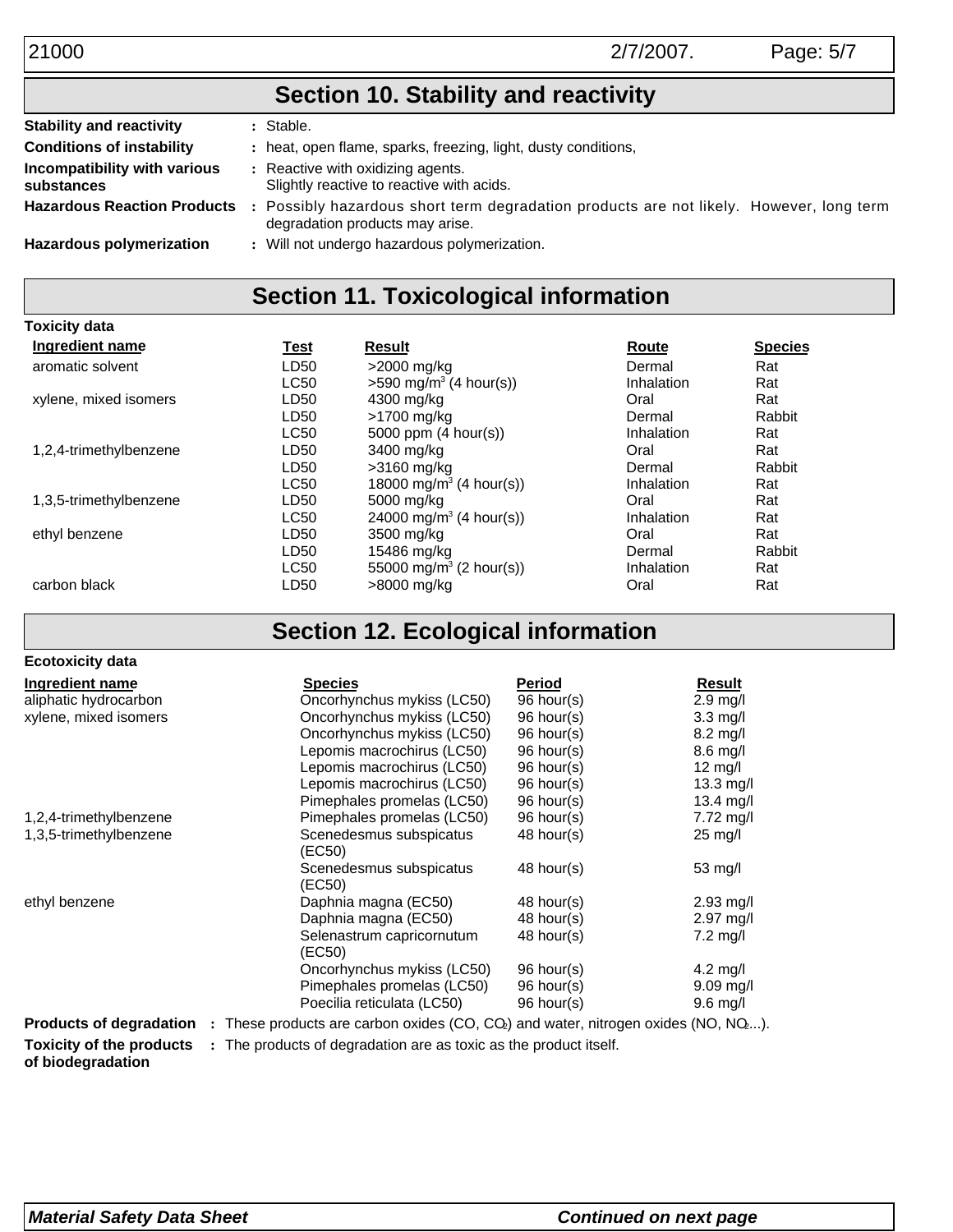### **Section 13. Disposal considerations**

**Waste information**

**:** The generation of waste should be avoided or minimised wherever possible. Avoid dispersal of spilled material and runoff and contact with soil, waterways, drains and sewers. Disposal of this product, solutions and any by-products should at all times comply with the requirements of environmental protection and waste disposal legislation and any regional local authority requirements.

#### **Consult your local or regional authorities.**

## **Section 14. Transport information**

**Note:** Information contained in this section may vary from the actual shipping description depending on quantity in containers, mode of shipment and use of exemptions.

| <b>Regulatory</b><br>information    | <b>UN</b><br>number | Proper shipping name                                                                                                           | <b>Class</b> | <b>Packing group</b> | Label | <b>Additional information</b>                                                                                                                                                                                                            |
|-------------------------------------|---------------------|--------------------------------------------------------------------------------------------------------------------------------|--------------|----------------------|-------|------------------------------------------------------------------------------------------------------------------------------------------------------------------------------------------------------------------------------------------|
| <b>DOT</b><br><b>Classification</b> | <b>UN1263</b>       | PAINT (including paint,<br>lacquer, enamel, stain,<br>shellac, varnish, polish,<br>liquid filler and liquid<br>lacquer base)   | 3            | $\mathbf{III}$       |       | <b>Packaging instruction</b><br>Passenger Aircraft<br>Quantity limitation: 60 L<br><b>Cargo Aircraft</b><br>Quantity limitation: 220 L<br>RQ: 2149.91lbs<br>(975.017kgs) [xylene,<br>mixed isomers]                                      |
| <b>TDG</b><br><b>Classification</b> | <b>UN1263</b>       | PAINT (including paint,<br>lacquer, enamel, stain,<br>shellac, varnish, polish,<br>liquid filler and liquid<br>lacquer base)   | 3            | III                  |       |                                                                                                                                                                                                                                          |
| <b>IMDG Class</b>                   | 1263                | PAINT (including paint, 3<br>lacquer, enamel, stain,<br>shellac, varnish, polish,<br>liquid filler and liquid<br>lacquer base) |              | $\mathbf{III}$       |       |                                                                                                                                                                                                                                          |
| <b>IATA-DGR</b><br><b>Class</b>     | 1263                | PAINT (including paint, 3<br>lacquer, enamel, stain,<br>shellac, varnish, polish,<br>liquid filler and liquid<br>lacquer base) |              | III                  |       | <b>Quantity limitation -</b><br>Passenger Aircraft -<br><b>Limited quantity</b><br>10 <sub>L</sub><br><b>Quantity limitation -</b><br><b>Passenger Aircraft</b><br>220L<br><b>Quantity limitation -</b><br><b>Cargo Aircraft</b><br>60 L |

## **Section 15. Regulatory information**

This product has been classified in accordance with the hazard criteria of the Controlled Products Regulations and the MSDS contains all the information required by the Controlled Products Regulations.

**U.S. Federal regulations :** All components in this product have been verified as being on the TSCA Inventory.

(HAPS) Clean air act (CAA) 112 regulated toxic substances: toluene; ethyl benzene; xylene, mixed isomers; cumene; butoxyethoxyethanol; cobalt bis (2-ethylhexanoate)

**SARA 313**

*Material Safety Data Sheet Continued on next page*